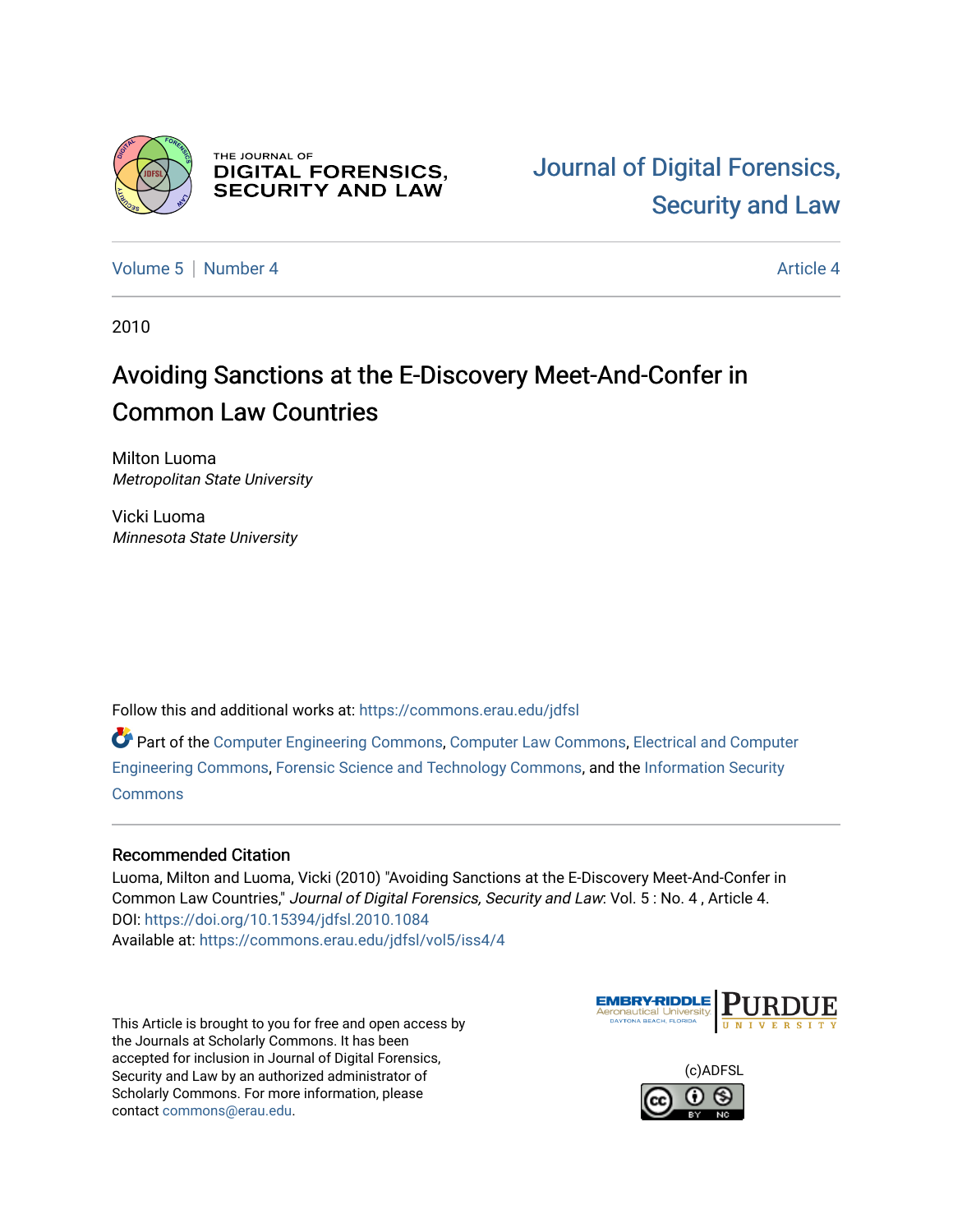# **Avoiding Sanctions at the E-Discovery Meet-And-Confer in Common Law Countries**

# **Milton Luoma<sup>1</sup> and Vicki Luoma<sup>2</sup>**

<sup>1</sup>Metropolitan State University St. Paul, Minnesota U.S.A.

<sup>2</sup>Minnesota State University Mankato, Minnesota U.S.A.

### **ABSTRACT**

The rules of civil procedure in common law countries have been amended to better deal with the requirements of electronic discovery. One of the key changes in case management is the scheduling of a meet-and-confer session where the parties to litigation must meet early in the case before any discovery procedures have begun to exchange information regarding the nature, location, formats, and pertinent facts regarding custody and control of a party's electronically stored information (ESI). Failure to abide by the rules and participate in good faith at the meet-and-confer session can have dire consequences for the parties and lawyers involved. The authors discuss the importance of creating and maintaining an ESI data map as a means to demonstrate good faith and effectively comply with the requirements of the meet-and-confer.

**Keywords:** ESI, data map, data mapping, meet-and-confer, electronic discovery

#### **1. INTRODUCTION**

The advent of major changes in the rules of discovery has had a much more farreaching impact on the litigation process than anyone could foresee. The rapid increase in the volume of electronic documents has transformed the discovery process from one involving a cumbersome paper copying process to one involving huge amounts of electronic documents requiring specialised software and technical expertise to properly search for documents relevant to the issues involved in the litigation.

One of the new features in the pre-trial discovery process in common law countries is the requirement that legal counsel for all litigants meet and confer regarding the nature, location, custody and control of all electronically stored information (ESI) that may be relevant to the discovery process. This procedure is intended to be non-adversarial and is meant to facilitate the discovery process throughout the litigation. Before electronically stored information became the focus of all discovery requests, most pre-trial hearings involved meetings between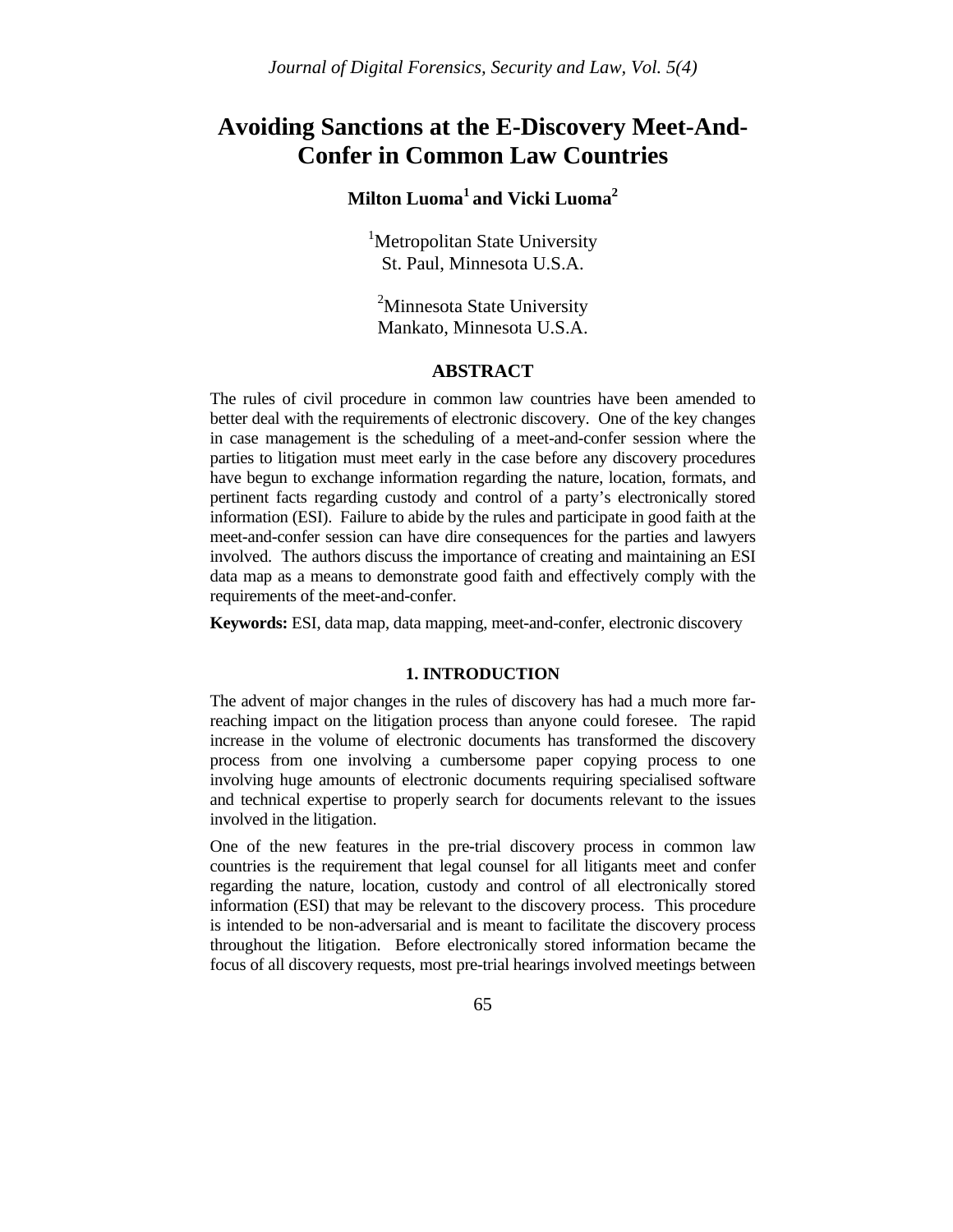counsel regarding settlement possibilities, establishing pre-trial deadlines for discovery, settlement conferences, and the like. The nature of the adversarial process had largely rendered these pre-trial proceedings to be perfunctory in nature and essentially more of a nuisance than anything else. These dramatic changes in pre-trial procedures caused by the nature of electronically stored information will have a major impact on the management of litigation for the foreseeable future.

This paper examines the likely impact of the changes in pre-trial procedures on important aspects of case management in litigation. Specifically, we consider the nature of the process prior to the emphasis on ESI and how the process has changed thus far as well as the likely implications for the future. Ultimately, the nature of the pre-trial process and case management in common law countries may well be at a tipping point where lawyers will have to make major changes in how they approach litigation pre-trial processes. This paper concludes with the recommendation of preparing a data map long before litigation commences in order to guarantee preparedness at the meet-and-confer.

### **2. DISCOVERY PROCESS PRIOR TO THE FOCUS ON ELECTRONICALLY STORED INFORMATION**

Historically, before the emphasis on the electronic nature of discovery, pre-trial hearings including discovery conferences had been treated casually and rarely led to settlement of cases. Typically, niceties would be exchanged and the lawyers would leave, engage in discovery requests, and otherwise prepare for trial. That is largely the result of and the nature of an adversarial system. The discovery process in common law countries formally required cooperation and good faith responses to discovery requests, but it was not uncommon for many lawyers to engage in the appearance of good faith responses to discovery requests while engaging in obfuscation to protect the client. For example, if a good faith response to a discovery request would involve a "smoking gun" document, it may have been buried in the midst of thousands of pages of paper in the response requiring considerable time and effort to locate.

Common law countries have generally allowed litigants to conduct civilized discovery in a civil lawsuit for decades. That process included requiring parties to provide documents, answer questions both in written form and in person, and otherwise give each party a fair chance in litigation to find everything that might be relevant in a lawsuit was often more a game of hide-and-seek. If one party's request for documents was not skillfully worded so that it did not demand just the right documents, those documents were not produced. That factor made each litigant and their attorney so concerned about missing a crucial piece of information that document requests were very broad and seemingly requested everything imaginable that might even tangentially bear on the matters at issue. As poor as this system seemed to be it generally worked and litigation continued with the occasional motion to compel certain missing documents. In the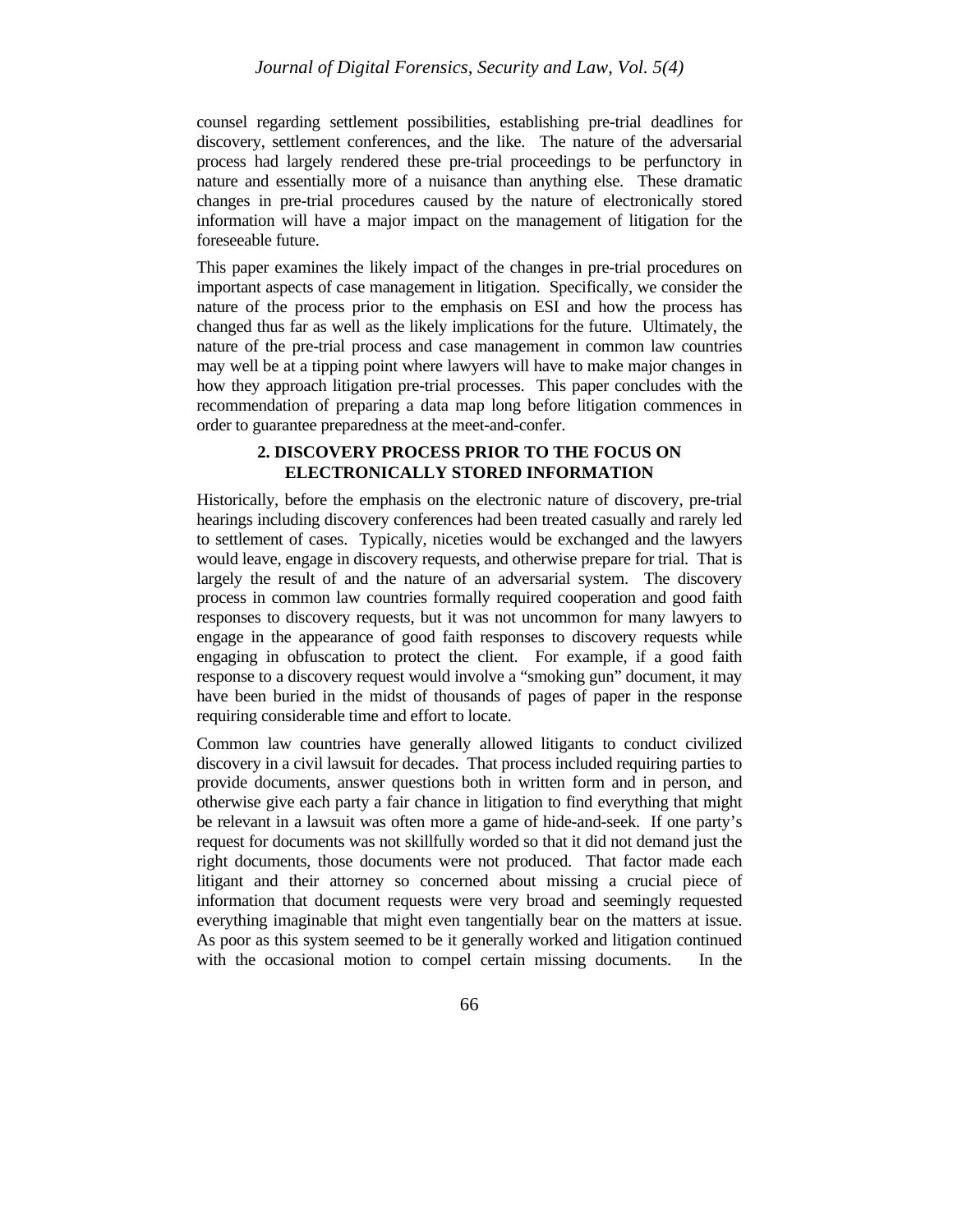electronic age where people store more and more information for longer periods of time, electronically stored information (ESI) subject to discovery can mean terabytes of data. ESI can be contained on hard drives, laptops, smart phones, memory sticks, back-up tapes, copy machines, network servers, online servers and multiple sources of each.

Depending on the country or the jurisdiction, before the new rules of civil procedure were adopted in either Australia or the United States, parties often were required to attend a meet-and-confer conference to help minimize discovery issues and to resolve potential problems proactively. However, many litigators came to these meetings only because it was obligatory. Further, because of the lack of trust and the lawyers' adversarial mindset, the meet-and-confer sessions were little more than a wink (we came) and a wave (we left). This attitude among litigators can no longer remain standard operating procedure because of the requirements of the new rules and the potential for severe sanctions if they are not followed. It is absolutely essential that counsel appear at the meet-and-confer well prepared to disclose the nature, location, custody and control of all electronically stored information (ESI) that may be relevant to the discovery process. The best prepared litigators will be able to answer that question long before the summons and complaint are served. A critical question is how to best develop a document that makes these disclosures in an efficient and timely manner.

#### **2.1 Meet-and-Confer in the United States**

Under the Federal Rules of Civil Procedure, parties must accept the new litigation reality that they must cooperate with one another to reveal everything about their ESI including location, type, source and format. In addition, litigators must come to the meet-and-confer understanding the nature, variety and kinds of electronic storage media involved, and how to retrieve data, the types of electronic data, the format in which the electronic data are stored, and the expense and backing up of their systems. The attorneys must also understand the type of ESI they need and the format desired from their adversary.

FRCP Rule 26 (f) requires that attorneys attend the meet-and-confer within the first 99 days of the commencement of litigation. Rule  $26(a)(1)$  required initial disclosures, the preservation of discoverable information, and, most critically, the development of a proposed discovery plan

That means that potential litigants must be prepared for litigation long before litigation is likely. Specifically, Rule 26(f) provides the following with respect to the meet-and-confer:

*(f) Conference of the Parties; Planning for Discovery*

(1) Conference Timing.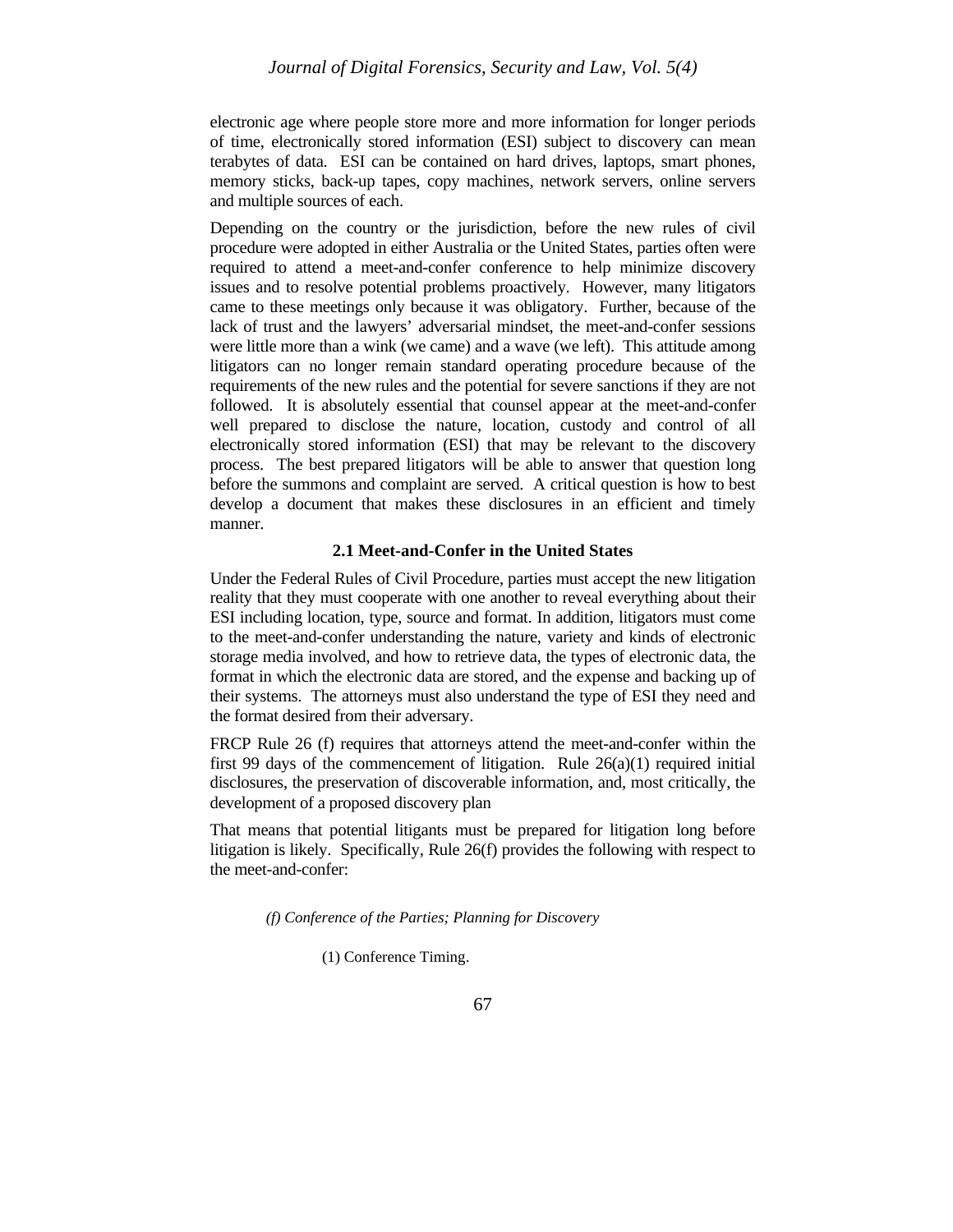Except in a proceeding exempted from initial disclosure under Rule  $26(a)(1)(B)$  or when the court orders otherwise, the parties must confer as soon as practicable — and in any event at least 21 days before a scheduling conference is to be held or a scheduling order is due under Rule 16(b).

(2) Conference Content; Parties' Responsibilities.

In conferring, the parties must consider the nature and basis of their claims and defenses and the possibilities for promptly settling or resolving the case; make or arrange for the disclosures required by Rule 26(a)(1); discuss any issues about preserving discoverable information; and develop a proposed discovery plan. The attorneys of record and all unrepresented parties that have appeared in the case are jointly responsible for arranging the conference, for attempting in good faith to agree on the proposed discovery plan, and for submitting to the court within 14 days after the conference a written report outlining the plan. The court may order the parties or attorneys to attend the conference in person.

(3) Discovery Plan.

A discovery plan must state the parties' views and proposals on:

(A) what changes should be made in the timing, form, or requirement for disclosures under Rule 26(a), including a statement of when initial disclosures were made or will be made;

(B) the subjects on which discovery may be needed, when discovery should be completed, and whether discovery should be conducted in phases or be limited to or focused on particular issues;

(C) any issues about disclosure or discovery of electronically stored information, including the form or forms in which it should be produced;

(D) any issues about claims of privilege or of protection as trial-preparation materials, including — if the parties agree on a procedure to assert these claims after production whether to ask the court to include their agreement in an order;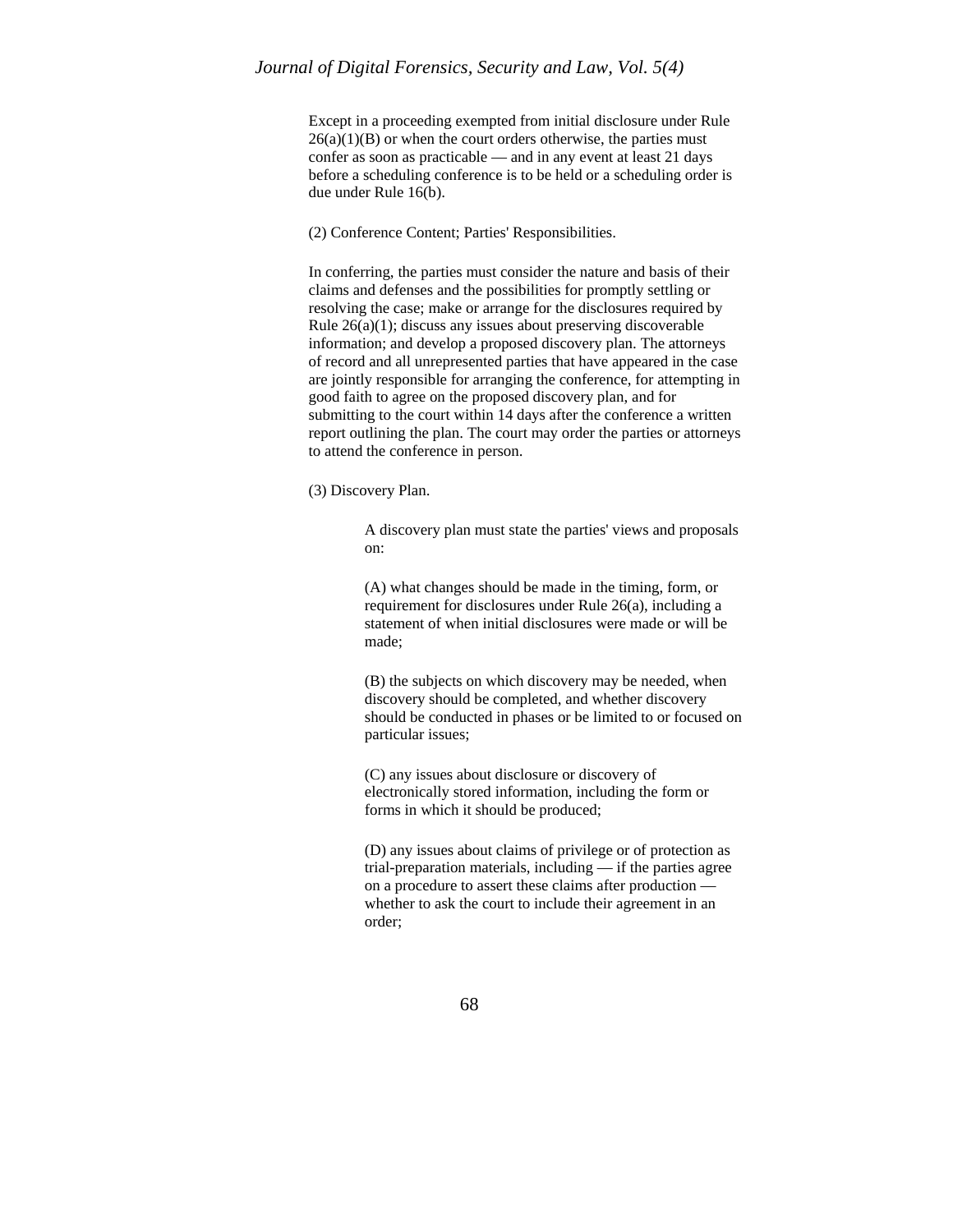(E) what changes should be made in the limitations on discovery imposed under these rules or by local rule, and what other limitations should be imposed; and

(F) any other orders that the court should issue under Rule  $26(c)$  or under Rule  $16(b)$  and (c). (Federal Rules of Civil Procedure, 2007)

Judges have been consistent in their interpretation of Rule 26(f) in stating what litigators should expect to accomplish at the meet-and-confer. In Hopson v. Mayor of Baltimore, Judge Grimm outlined litigators' expectations as follows:

> At a minimum, they should discuss: the type of information technology systems in use and the persons most knowledgeable in their operation; preservation of electronically stored information that may be relevant to the litigation; the scope of the electronic records sought (i.e. e mail, voice mail, archived data, back up or disaster recovery data, laptops, personal computers, PDAs, deleted data) the format in which production will occur (will records be produced in "native" or searchable format, or image only; is metadata sought); whether the requesting party seeks to conduct any testing or sampling of the producing party's IT system; the burdens and expenses that the producing party will face based on the Rule 26(b)(2) factors, and how they may be reduced (i.e. limiting the time period for which discovery is sought, limiting the amount of hours the producing party must spend searching, compiling and reviewing electronic records, using sampling to search, rather than searching all records, shifting to the producing party some of the production costs); the amount of pre production privilege review that is reasonable for the producing party to undertake, and measures to preserve post production assertion of privilege within a reasonable time; and any protective orders or confidentiality orders that should be in place regarding who may have access to information that is produced. (Hopson v. Mayor of Baltimore, 5, 2006)

In the Covad case the litigators on both sides of the case were totally unprepared at the meet-and-confer. Neither lawyer provided information concerning their ESI data or demanded a particular format from the other party. (Covad Commc'ns Co. v. Revonet, Inc., 2008) John Faccola ruled that: "… the courts have reached the limits of their patience with having to resolve electronic discovery controversies that are expensive, time consuming and so easily avoided by the lawyers' conferring with each other on such a fundamental question as the format of their productions of electronically stored information. (Covad Commc'ns Co. v.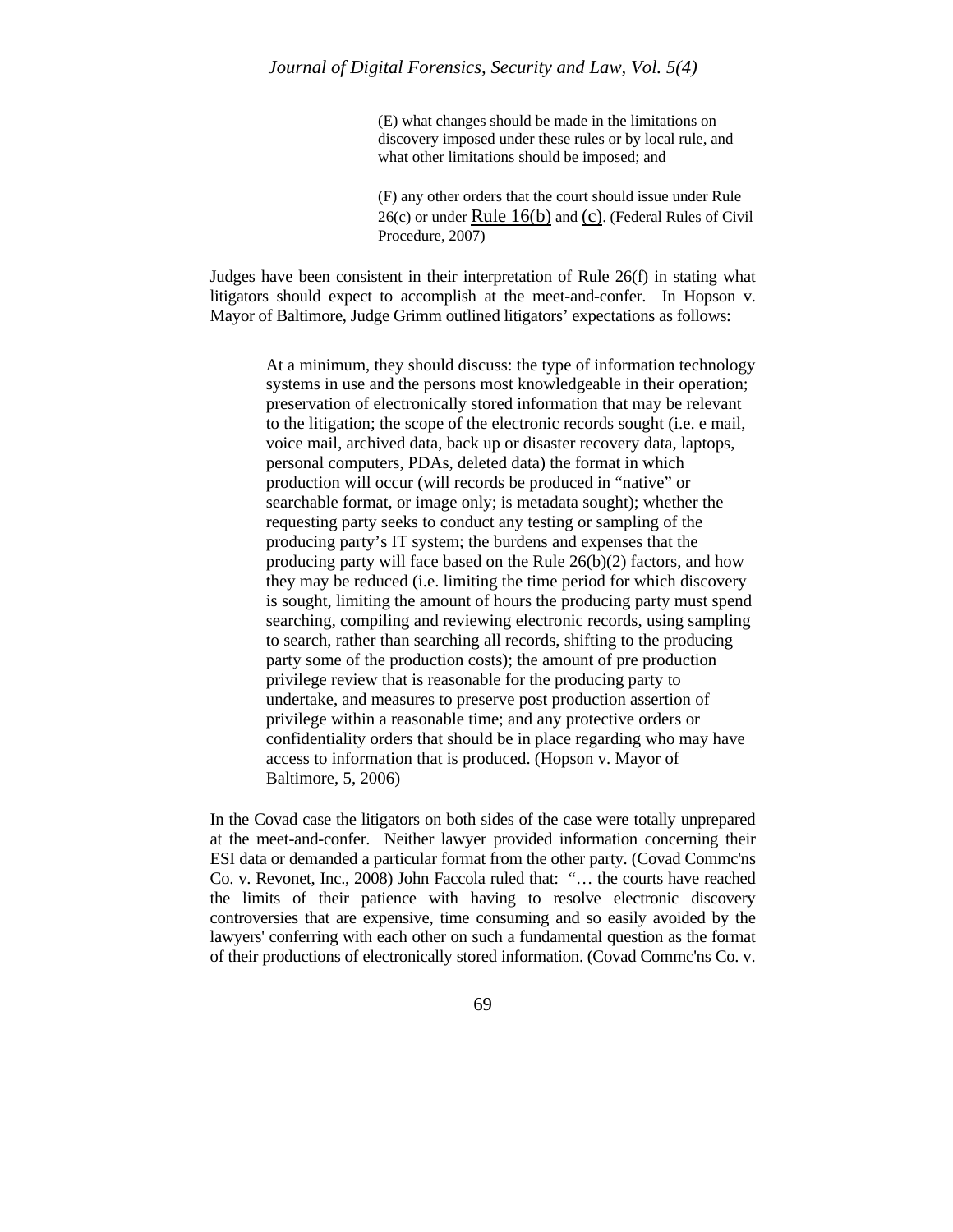Revonet, Inc., 2008)

Thus, the courts have been unambiguous in their declarations of exactly what is expected of parties and their lawyers in United States courts at the commencement of a case. Lawyers are on thin ice if they leave the resolution of basic electronic discovery issues for the judge to decide.

In yet another 2010 case, the defendant had produced over 21,000 documents but continually missed discovery deadlines and provided incomplete production of ESI. The court found that this case was complicated but the court found the time for "don't worry, we'll get it to you" had passed. (Camesi v. Univ. of Pittsburgh Med. Ctr. , 2010) Although the court did not order sanctions at this point it ordered the parties back to the meet-and-confer. The court ordered the parties to discuss the production of ESI, reminding the parties that it had previously ordered that electronic file must be produced in a "searchable" format and the defendants must supplement production by reproducing ESI in native format, with metadata, seeking technical expertise and assistance when necessary. (Camesi v. Univ. of Pittsburgh Med. Ctr., 2010)

One difficult issue that the meet-and-confer must attempt to resolve is how much ESI is the right amount to provide in discovery. If a party provides too much, it is considered data dumping. Providing too little can result in sanctions, and requesting too much can trigger a cost-shifting order while requesting too little can end in malpractice. In 2008, a party asked the court for cost shifting because the information requested was not reasonably accessible and provided an estimate of the cost of the search. The court denied the motion because the defendant had failed to offer evidence to back up their cost estimate, including the number of backup tapes, different methods used to store electronic information, or document retention policies. As a result the court ordered the parties to meet and confer to resolve their ESI discovery issues. (Mikron Indus., Inc. v. Hurd Windows & Doors, Inc., 2008)

In a race and gender discrimination case brought in 2010, the court ordered attorney fees be paid by the plaintiff for their excessive discovery requests and their failure to comply with court instructions to reduce their requests. The plaintiff had requested sanctions against the defendants for failure to provide their ESI requests. The defendant argued that the plaintiff's request involved three years, 55 search terms, and 50 custodians that would produce approximately 474,456 documents for one year. (Edelen v. Campbell Soup Co., 2010)

In an employment law case in 2010, both parties requested the court to grant sanctions against the other party. The plaintiff moved to compel the defendant to provide relevant ESI when the defendant produced over 4 million documents without checking to see if any of these documents were relevant to the plaintiff's requests. The defendant countered that the plaintiff had served 208 key words which meant the search results were massive. The court refused to grant either party's request for sanctions and ordered them back to a meet-and-confer to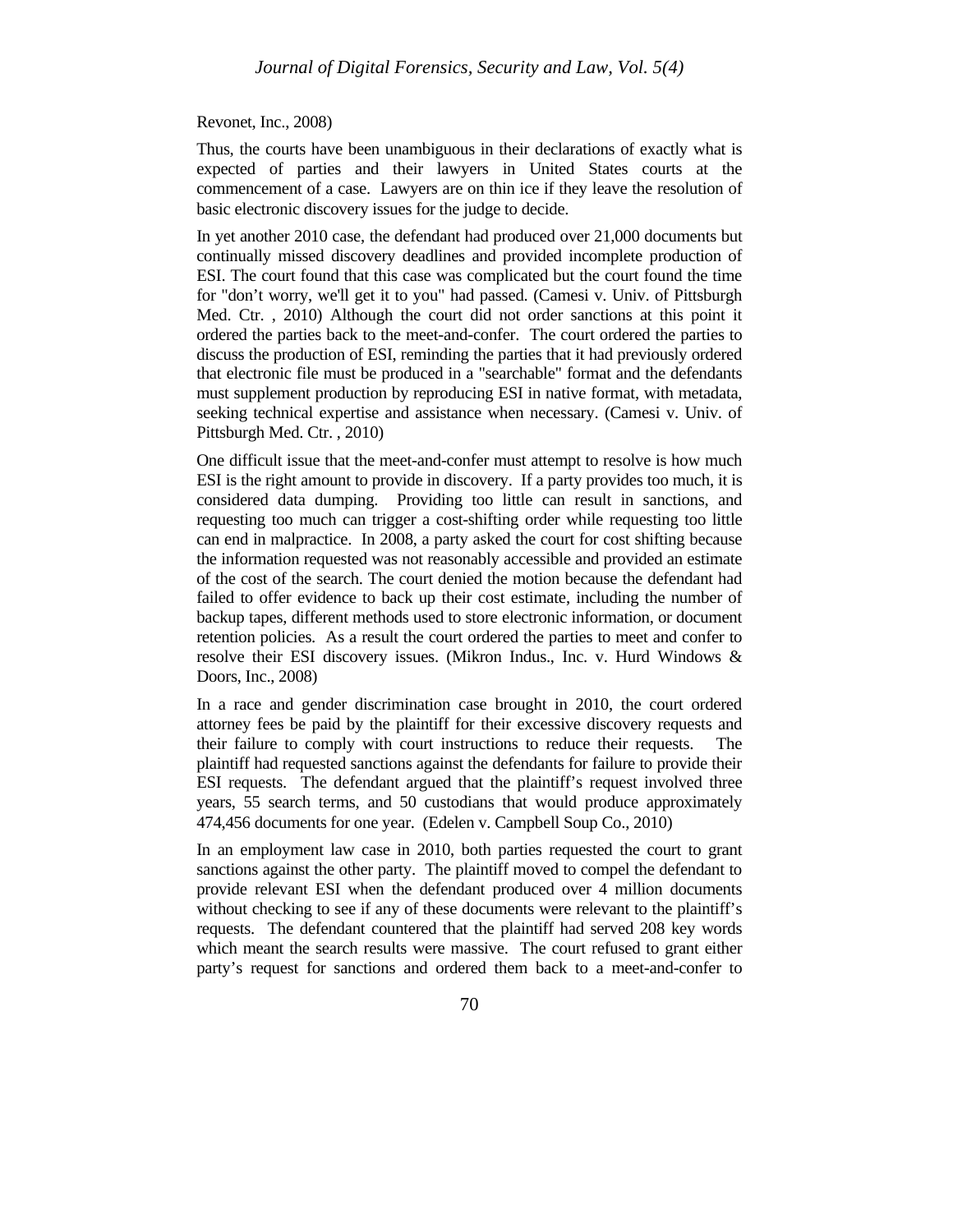resolve the discovery issues. (Trusz v. UBS Realty Investors LLC, 2010) Further, the court referred the parties to the *Sedona Conference's Case for Cooperation.*  The Sedona Conference® is a prestigious non-partisan, non-profit, law-andpolicy think tank that provides guidance in various areas of law and in the area of ESI. (The Sedona Conference Cooperation Proclamation, 2008). The Sedona Conference found that the adversarial conduct in pre-trial discovery has become a serious burden to the judicial process. The proclamation points out the cost are not simply monetary but wasted time. (The Sedona Conference Cooperation Proclamation, 2008)

Attorneys in the United States and most common law countries are bound by ethical codes to represent their client zealously. The Sedona Conference proclamation argues that attorneys can be zealous and still cooperate to make full disclosure of ESI. Only through disclosure does an attorney further his or her client's interest in litigation. (The Sedona Conference Cooperation Proclamation, 2008)

#### **2.2 Meet-and-Confer in Australia**

The pattern of court decisions and rule changes and interpretation in the United States is not limited to the United States. On 29 January 2009, the Federal Court of Australia issued a revised Federal Court Practice Note No. 17 that mandated discovery of documents electronically in litigation. In addition, it indicated the expectation that litigants 'meet and confer' early on to agree upon a practical and cost-effective electronic discovery plan. Under the Australian Federal Court Rules, litigants must meet strict requirements for the retention and handling of electronically stored information and assure its availability for litigation. The rules require litigants to meet and confer prior to discovery to discuss ESI including, but not limited to, databases, text messages, videos, iPods, laptops, cell phones and servers. (Practice Note No. 17: Pre-Discovery Conference Checklist at 4.1)

This practice note requires the parties to meet and formulate a "strategy for the identification, collection, processing, analysis, review and exchange of Electronic Documents" including "those contained within databases, proprietary computer systems and other uncommon formats or repositories." (Practice Note No. 17: Pre-Discovery Conference Checklist at 4.1)

Increasingly, Australian courts are issuing severe sanctions for discovery errors. An Australian court recently struck key evidence from a plaintiff's case because it had been obtained in contravention of an agreed-upon search protocol. (Australian Securities and Investments Commission v Macdonald (No 5) , 2008)

In McCabe v. Batas an Australian woman was dying from lung cancer and sued the British American Tobacco Company (BAT). Numerous requested documents had been destroyed or missing, whereupon Judge Eames found as follows: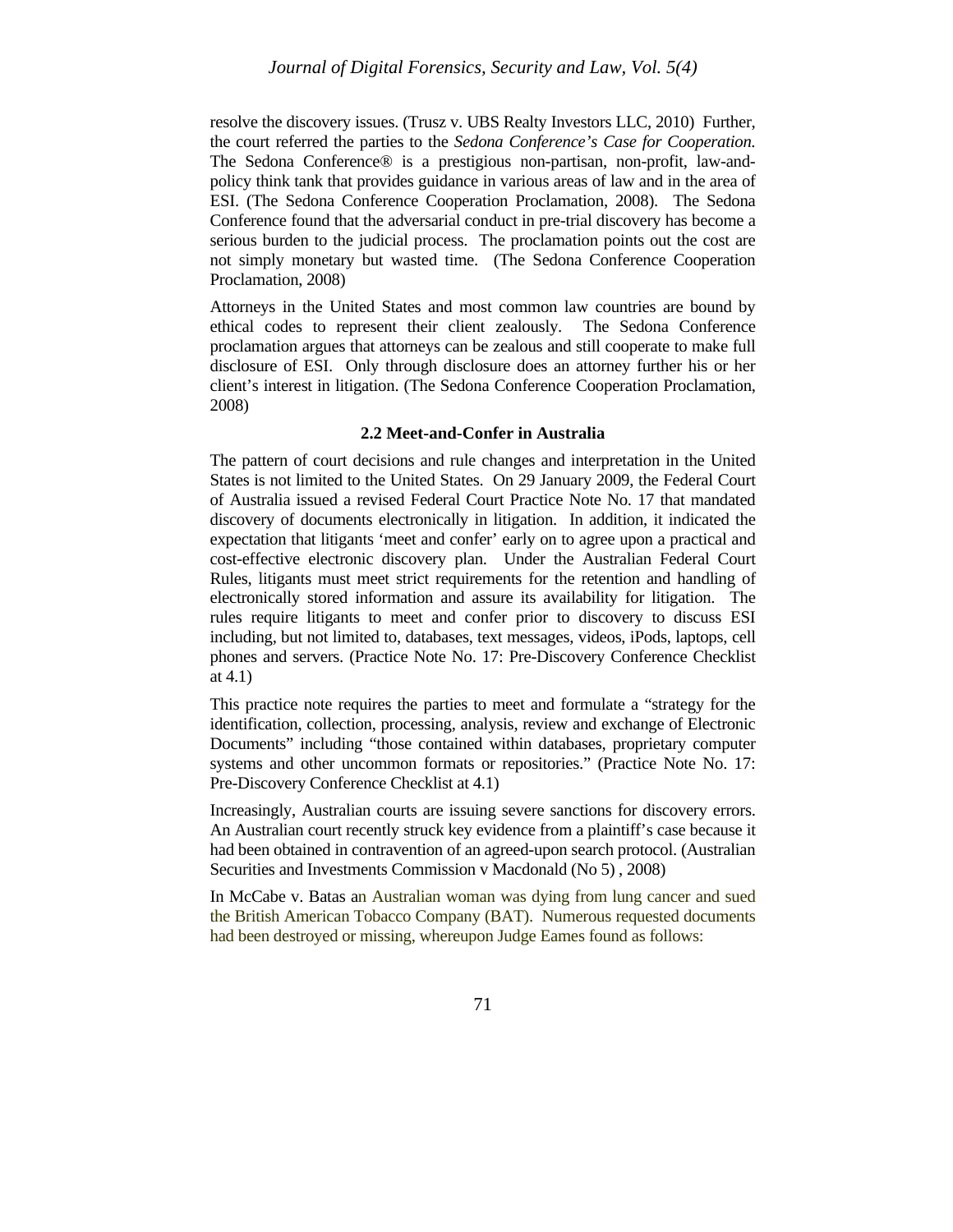"In my opinion, the process of discovery in this case was subverted by the defendant and its solicitor Clayton Utz, with the deliberate intention of denying a fair trial to the plaintiff, and the strategy to achieve that outcome was successful. It is not a strategy which the court should countenance, and it is not an outcome which, in the circumstances of this case, can now be cured so as to permit the trial to proceed on the question of liability. In my opinion, the only appropriate order is that the defense should be struck out and judgment be entered for the plaintiff, with damages to be assessed."

In other words, Judge Eames permitted the jury to consider only the amount of damages to award the plaintiff rather than considering the liability issues because a trial on the liability issues was rendered impossible. The plaintiff was awarded A\$700,000, or about US\$688,000, by a Melbourne jury. (McCabe v British American Tobacco Australia Services Ltd, 2002). Thus, failure on the part of a litigant to abide strictly by the rules established for electronic discovery can produce disastrous results for a party if it does not honour its discovery obligations.

In 2010 the Federal Court of Australia issued e-discovery rules requiring all electronic documents and emails to be produced and under the new Australian Federal Court rules, companies must meet strict requirements for the retention and handling of electronically stored information and ensure its availability for court proceedings. In addition under provision 6 provides for Discovery Plan and provision 7 provides for document management.

- 6. Discovery plans
	- 6.1 Before the Court makes an order that discovery be given using documents in an electronic format, it will expect the parties to have discussed and agreed upon a practical and cost-effective discovery plan having regard to the issues in dispute and the likely number, nature and significance of the documents that might be discoverable in relation to them.
- 7. Document management
	- 7.1 The Court expects the parties to meet and confer for the purpose of reaching an agreement about the protocols to be used for the electronic exchange of documents and other issues relating to efficient document management in a proceeding.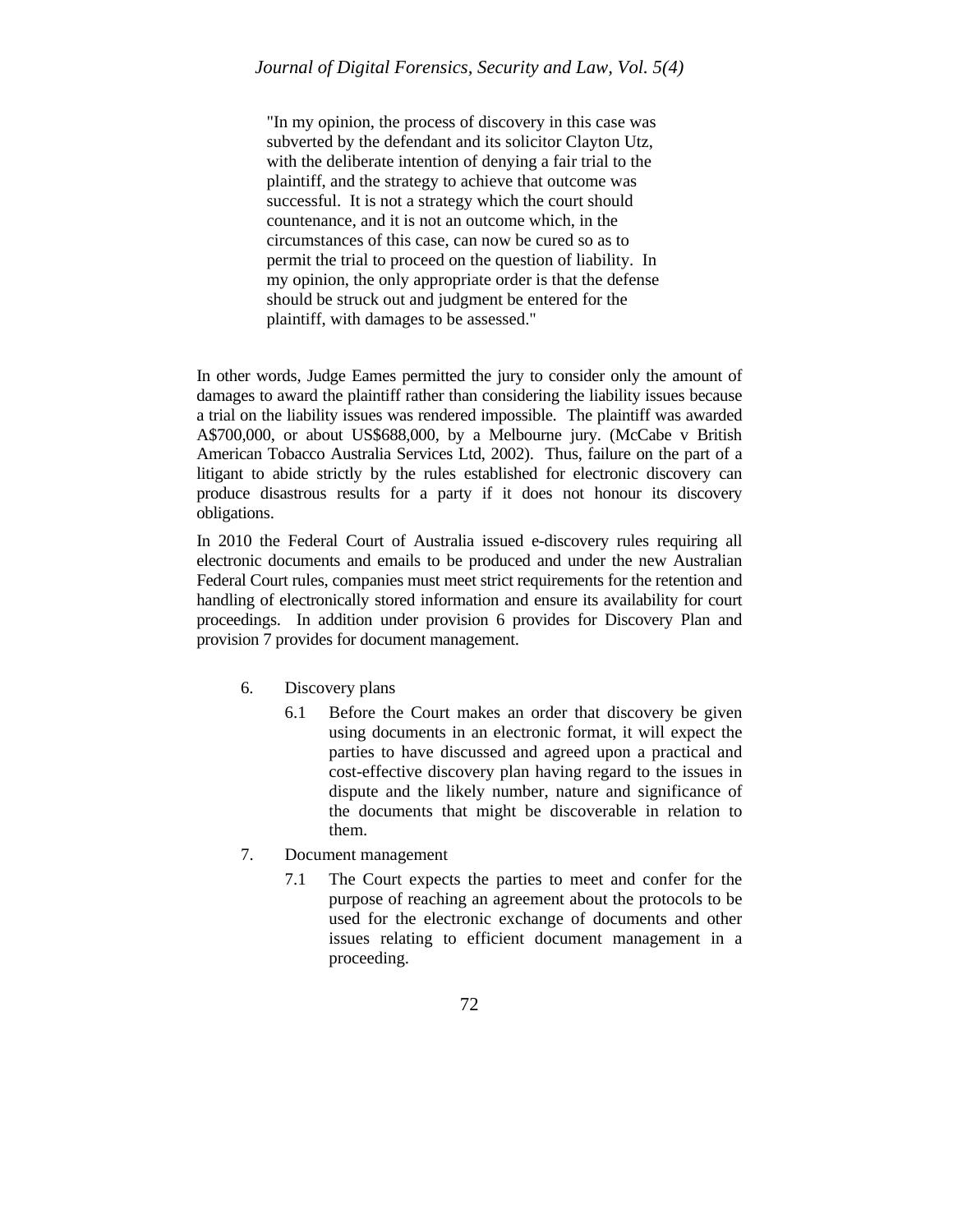Australian Federal Attorney-General Robert McClelland stated that unless there is cooperation of everyone involved in litigation, discovery is the biggest litigation expense. (Deare, 2009) Seamus Byrne stated that it is in a company's interest to be prepared for litigation. (Australian Securities and Investments Commission v Macdonald (No 5) , 2008)

#### **2.3 Meet-and-Confer in Canada**

The situation in Canada with respect to electronic discovery is no different than the situation in the United States and Australia. In Nova Scotia, Canada the courts recently implemented a discovery rule that requires parties to "make diligent efforts to become informed about relevant ESI in their control past or present and to search for, acquire and disclose all such data. ( Civil Procedure , 2010). In addition, the Province of Ontario has adopted a set of new rules that requires parties to meet and confer early to create a "discovery plan."

Further, Canada has a default provision in case the parties do not agree, they must identify "computers and storage media," as well as any "other sources," within the party's possession or control that are likely to contain relevant ESI; "perform[] all reasonable searches, including thorough keyword searches, to find relevant electronic information" on those sources; identify "persons who hold, or are likely to hold, relevant [ESI]"; and collect all relevant ESI from those persons.

In a case decided on July 7, 2010, the court confirmed that the amendments to the Rules do not negate pre-existing discovery obligations or judicial discretion. (Wahid v. Malinovski, 2010, 2010) The court pointed out that basic principles of fairness and efficiency in litigation as well as proportionality is still relevant under Rule 30.04(5) The case emphasizes the court's concerns about discovery being unduly long and costly and the rules were amended to streamline the discovery process. (Canadian Rules of Civil Procedure, 2009)

The Canada courts are making in clear that they expect counsel to solve their discovery problems in a co-operative and realistic manner. In a 2010 case Master Short, citing the new Rules of Civil Procedure, The Sedona Canada Principles, and the test for proportionality, ruled in favor of the defendant on grounds that the plaintiff could obtain sufficient documents. (Apotex, Inc v Richter Gedeon Vegyeszeti Gyar RT, 2010)

The court found that litigants must agree to a discovery plan in the *Telus case decided in 2010*. The defendant failed to provide information concerning data or the data availability. The court pointed out that the New Rules makes it mandatory to create a discovery plan, addresses some consequences but does not provide specific guidance to how imposition of a plan. Noting that the language of the applicable sub-sections is mandatory ("the parties to the action shall agree to a discovery plan"), Master Short turned to the issue of what occurs when the parties fail to make the directed agreement. He noted that while the new Rules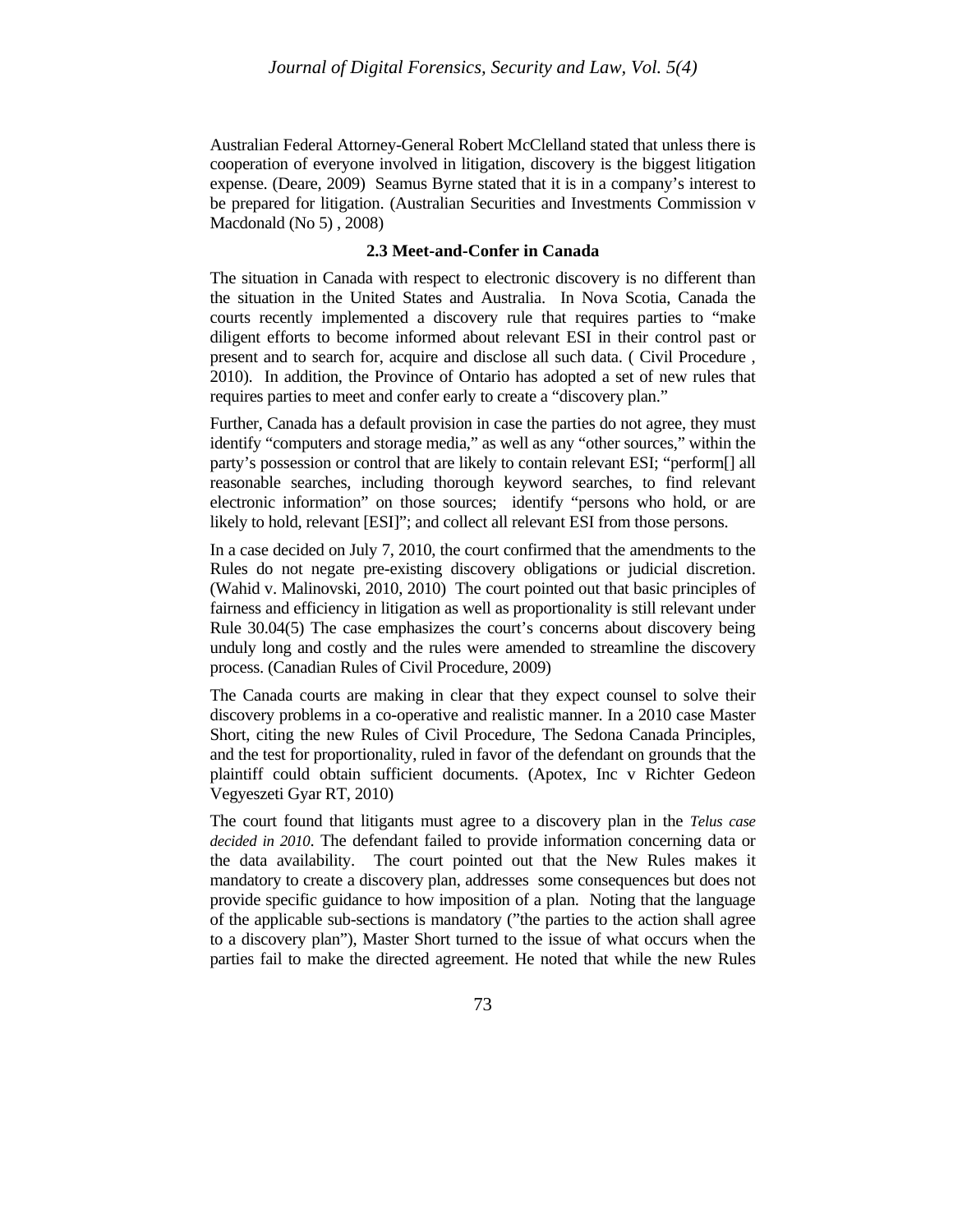address some of the consequences of a failure to agree on a discovery plan, including the ability of the court to refuse to grant any relief or costs, they do not provide specific guidance with respect to the imposition of a plan. (TELUS Communications Company v. Sharp, 2010) The court cited both sub-Rules 1.04(1) and (2) which provided the General Principle and Proportionality provisions of the Rules, Master Short concluded he had the authority to impose a discovery plan upon an unwilling litigant. (TELUS Communications Company v. Sharp, 2010).

The Ontario rules adopt the Sedona Canada Principles that provide for a "Discovery Plan" (Rule 29.1.03) which includes the scope of discovery, delivery time, information about the costs and method of production, and all other information that facilitate an expeditious, cost-effective discovery and ensure that the process is "proportionate" to the importance and complexity of the action. (Working Group 7 , 2010) Thus, the Canadian legal system has adopted similar rules and requirements for dealing with electronic discovery issues in litigation as those adopted in the United States and Australia.

### **2.4 Meet-and-Confer in the United Kingdom**

In Practice direction 31, paragraph 8 provides:

The parties and their legal representatives must, before the first case management conference, discuss the use of technology in the management of Electronic Documents and the conduct of proceedings, in particular for the purpose of –

- (1) creating lists of documents to be disclosed;
- (2) giving disclosure by providing documents and information regarding documents in electronic format; and
- (3) presenting documents and other material to the court at the trial.

In addition, paragraph 9 states, "The parties and their legal representatives must also, before the first case management conference, discuss the disclosure of Electronic Documents. In some cases (for example heavy and complex cases) it may be appropriate to begin discussions before proceedings are commenced." (DISCLOSURE OF ELECTRONIC DOCUMENTS, 2010) Further, this new rule provides for an Electronic Document Questionnaire that can be prepared by the parties and *verified by the person signing the EDQ who must attend the first CMC and any subsequent hearing at which disclosure is likely to be considered.*  (DISCLOSURE OF ELECTRONIC DOCUMENTS, 2010) **This new rule requires discussions between litigants and** emphasizes the need for early and continuing communication between the litigants. The rule is too new for case support however, cases as early as 2008 in the United Kingdom had discussed the need for a meet-and-confer.

Leading cases in the United Kingdom indicate the emphasis the courts have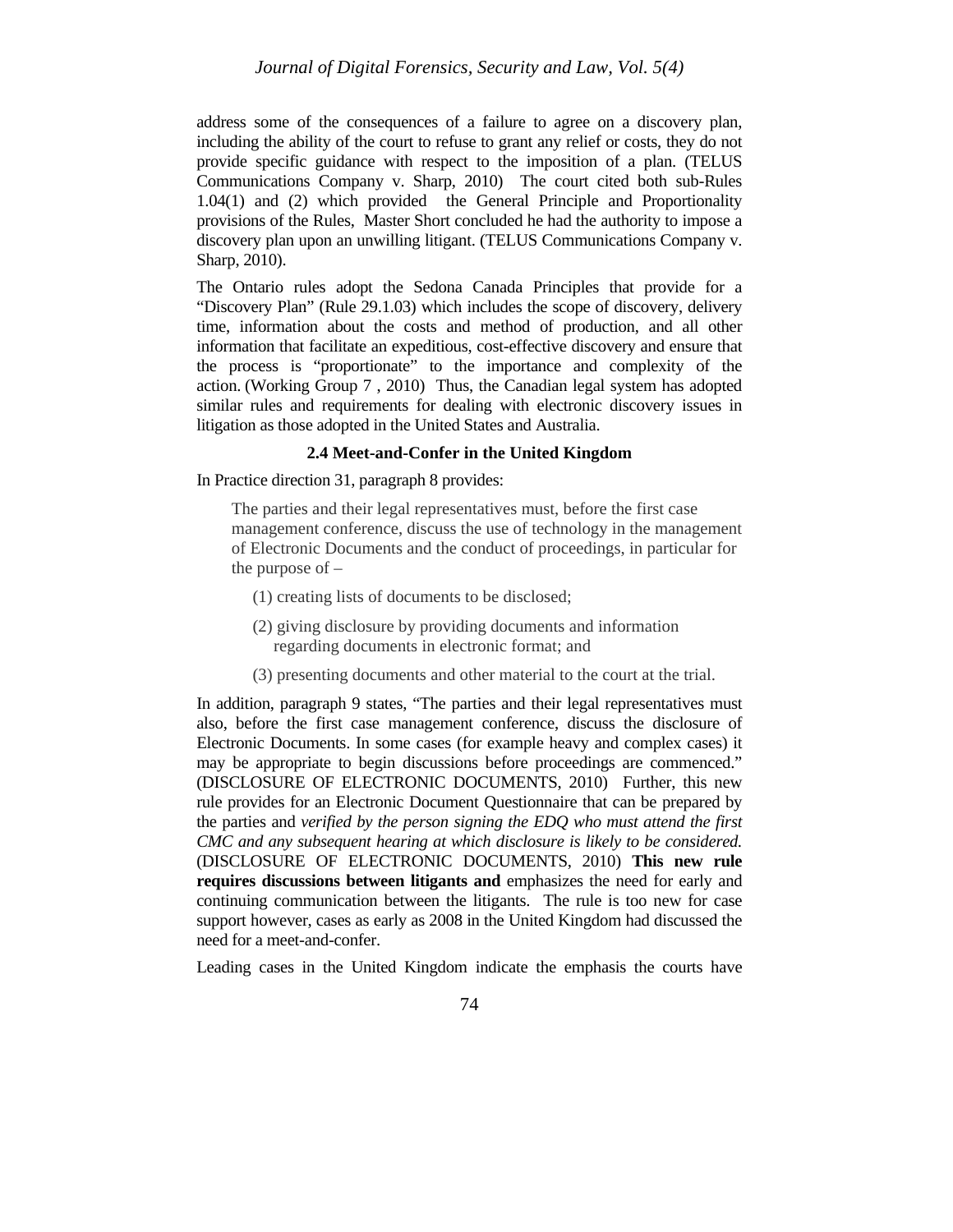placed on compliance with electronic discovery rules. In *Digicel v. Cable and Wireless*, a seminal opinion in the England and Wales High Court (Chancery Division), the court chastised the parties for failing to conduct adequate due diligence and to engage in a meaningful meet-and-confer session. The judge also found that counsel has a legal obligation to manage electronic discovery in litigation. Digicel has been cited in England and Wales holding that parties must conduct reasonable due diligence into their client's electronic systems prior to the required meet-and-confer sessions. (Digicel case Digicel (St. Lucia) Ltd v Cable & Wireless Plc [2008] 2522, 2008). Thus, the obligations of legal counsel in the United Kingdom are clearly established with respect to disclosure and monitoring of electronic discovery.

With the amount of electronic data in the world the common law courts have come to the realization that there has to be balance between fairness in litigation and reasonableness. Judges across these common law countries, along with new rules, have set up requirements for meet-and-confer sessions with directions that parties must come prepared at those meetings. Effective advocates will use the meet-and-confer to determine their discovery needs, learn their client's policies and systems as well as determine preservation issues. (Gensler, 209)

Regardless of the trend of the courts to force the litigators to early conference and the requirement of cooperation, a recent Federal Judicial Center survey found that only about fifty percent of the survey participants discussed ESI in their meetand-confers and fewer than half of the court orders included a provision involving ESI. (Willging, 2009)

## **3. THE SOLUTION: CREATING AN ESI DATA MAP**

Essentially, the data map can be characterised as a catalog that lists a party's electronic records and describes them by business unit and the location and type of storage media involved, retention and deletion policies of each unit and an explanation of any deviation from written company policies. The creation of an ESI data map can serve as the basis for an electronic discovery plan and provide a solution to the requirements of the meet-and-confer. The essential components of the data map include answers to the following questions:

- Who are the data custodians?
- Where are the computers, laptops, handheld devices, and data servers and who uses them?
- In what formats are the ESI?
- What are the data retention schedules and policies, deletion policies, backup policies, and archiving policies?

Before the actual data map is created, best practices require that a company first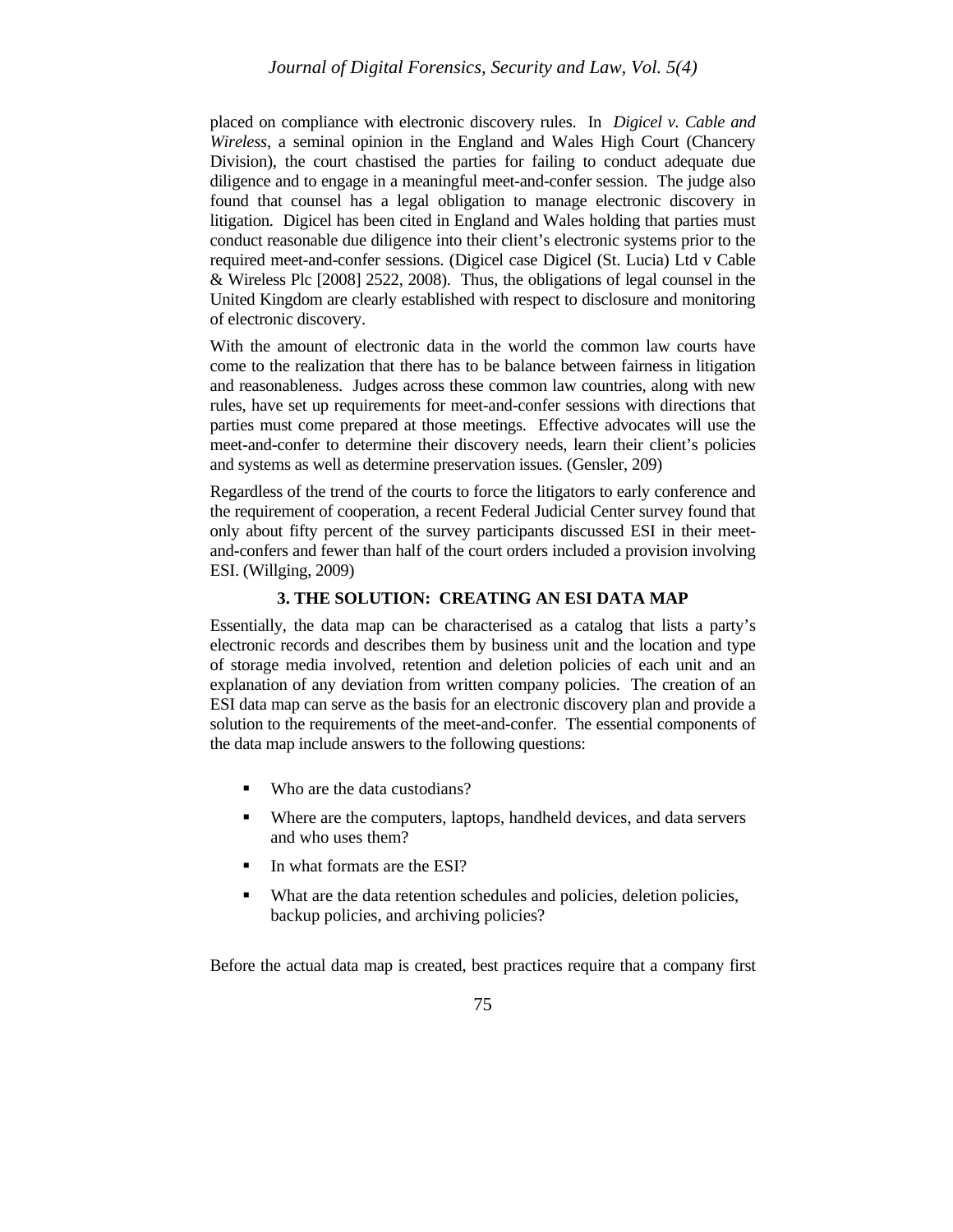# *Journal of Digital Forensics, Security and Law, Vol. 5(4)*

create an ESI team that includes personnel from all critical areas of the company, but most particularly inside (or outside) legal counsel, records management, IT management, digital forensic personnel (or consultants), and human resources management. (Luoma & Luoma, 2010)As each business unit is examined and its data map created, key personnel from that department will be added to the team as required for including that department's or unit's contribution to the overall data map.

The next step after creating the data mapping team is to interview employees at the business unit or department levels to determine the answers to the above questions for that business unit. In addition to the company-maintained data and systems, a full data map must include any ESI that is used or maintained by employees on their personal computing devices. In addition to the above, the data map must also account for the possibility of recovering metadata, deleted files, swap files, and slack files that may be accessible only through the expertise of a digital forensic expert.

Typical questions that the data mapping team should ask employees of each business unit in developing the ESI data map including the following:

- What types of records do you keep?
- Are you required to maintain these records?
- Who else has copies of these records?
- Are there duplicate record holders?
- Can you explain these records? If not who can?
- How is the ESI stored?
- What format is each type of data maintained?
- How can the records be accessed?
- What are the retention policies for these records? Are they up to date?

Typical questions that the data mapping team should ask IT managers and other managers include the following:

- What types of records are maintained by the company?
- What is the company's retention and deletion policy? Is maintained?
- Are there any regulations with which the company must keep in compliance?
- Who is responsible to maintain those records?
- Are there duplicate record holders?
- Who in the company can explain these records? Testify about the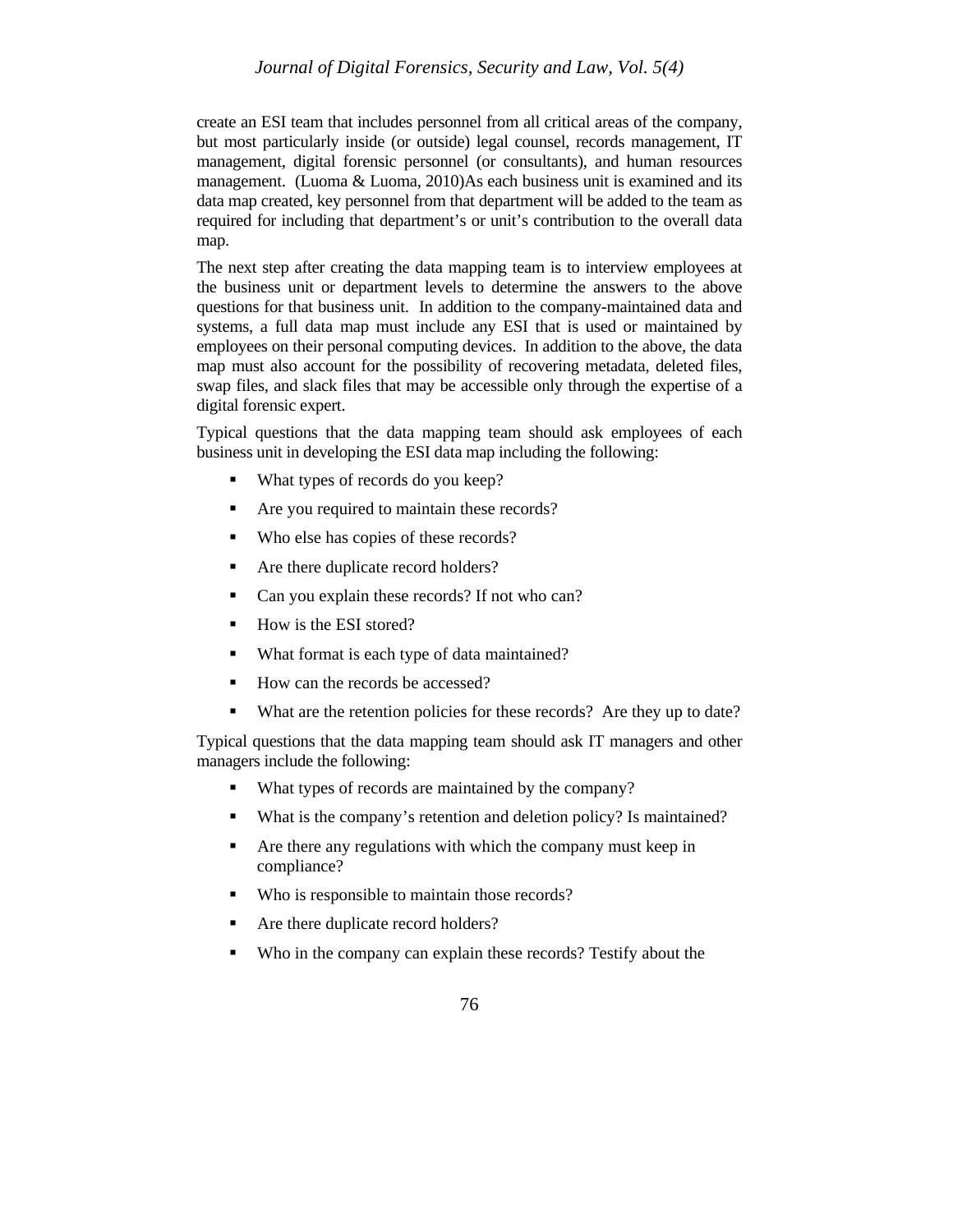records?

- How is the ESI stored?
- What format is each type of data maintained?
- $\blacksquare$  Is the data in its Native format?
- How can the records be accessed?
- What are the retention policies for these records? Are they up to date?

When the information has been gathered, the data map will include a list of all of the systems, list of business processes, roles of all ESI users, document information flow of the company, and list of how email is used and how it is stored. This document will be critical to counsel successfully meeting the obligations imposed by the civil rules for the meet-and-confer session.

#### **4. CONCLUSION**

In conclusion, lawyers in the United States, Australia, the United Kingdom, Canada and other common law countries must decide either to put their adversarial mindset aside with respect to electronic discovery issues and attend the meet-and-confer totally prepared to provide relevant information or risk the possibility of courts moving toward the methods used in civil law countries where judges determine what is relevant and how much ESI will be provided based on the data requested and in proportion to the value of the case in question. While such a possibility may be remote, it behooves legal counsel to be well prepared by encouraging the preparation of a data map by their clients long before litigation commences. Not only must a data map be created, it must be kept current on a regular basis to guarantee that legal counsel will be fully prepared and in a position to comply with ESI disclosure at the meet-and-confer.

The primary purpose of the data map is to prepare the company for the meet-andconfer and to keep the party in compliance with the rules of civil procedure and case law. The data map can be presented to the opposing party and will provide a full accounting of what ESI is available, how it is stored, and determine what information is privileged. In addition, the data map will provide an excellent basis for an argument that producing some ESI that may be inaccessible and should be excluded from discovery requests if it is "not reasonably accessible because of undue burden or cost."

Finally, preparing a data map can protect a party under the safe harbor provisions of Rule 37(e) in the United States and similar rules in the other common law countries to provide a basis for a party's good faith effort to comply with the rules. The preparation and maintenance of the data map as a critical component for the meet-and-confer session also underscores the critical need for lawyers to relinquish some of the control they have had over the discovery process in litigation. The need for technical expertise in the preparation and maintenance of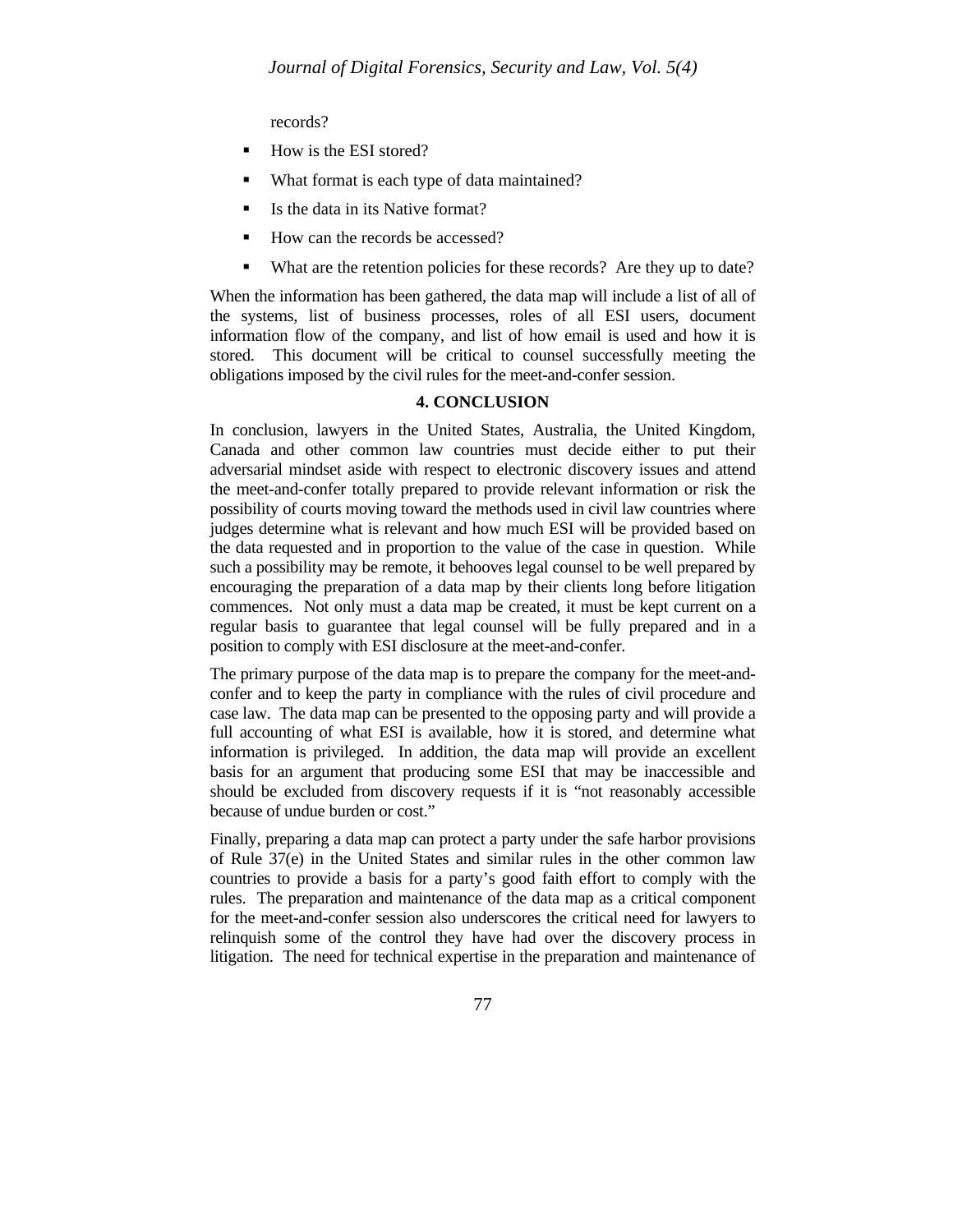ESI data maps, along with the need for technical expertise in developing appropriate search criteria in analyzing the adverse party's ESI, indicates the necessity of a team approach for effective electronic discovery plans.

#### **REFERENCES**

Civil Procedure , Rule 15.02(1)(a (Nova Scotia 2010).

Digicel case Digicel (St. Lucia) Ltd v Cable & Wireless Plc [2008] 2522, 2522 (EWHC 2008).

DISCLOSURE OF ELECTRONIC DOCUMENTS, PRACTICE DIRECTION 31B (Oct 2010).

Apotex, Inc v Richter Gedeon Vegyeszeti Gyar RT, No 2718 (O.J. 2010).

Australian Securities and Investments Commission v Macdonald (No 5) , 1169 (NSWSC Nov 4, 2008).

Camesi v. Univ. of Pittsburgh Med. Ctr. , 2010 WL 2104639 (W.D.PA May 24, 2010).

Canadian Rules of Civil Procedure, Rule 30.04(5) para 6 (November 25, 2009).

Covad Commc'ns Co. v. Revonet, Inc., 254 F.R.D. 147, 151 (D.D.C. 2008).

Deare, K. (2009, March 3). End of the Paper Chase: Federal Court unviels Ediscovery Ryles. Australia.

Edelen v. Campbell Soup Co., WL 774186 (N.D.GA March 2, 2010).

Federal Rules of Civil Procedure, Rule 26 (f) (2007).

Gensler, S. (209). Electronic Discovery Issue: Article: Some Thoughts on the Lawyer's E-volving Duties in Discovery. *N. Kentucky Law Rev* , 521 -526.

Hopson v. Mayor of Baltimore, 5, 232 F.R.D. 228, 24 (D. MD 2006).

Luoma, M., & Luoma, V. (2010). Data Maps: A Best Practice for the Meetand-Confer. *Proceedings of the 2010 International Conference on E-Business, Management, and Economics.* Hong Kong.

McCabe v British American Tobacco Australia Services Ltd, 73 (Unreported) (VSC March 2002).

Mikron Indus., Inc. v. Hurd Windows & Doors, Inc., WL 1805727 (W.D. Wash April 21, 2008).

*Practice Note No. 17: Pre-Discovery Conference Checklist at 4.1*. (n.d.). Retrieved September 5, 2010, from http://www.fedcourt.gov.au/pdfsrtfs\_p/Practice\_Note\_No\_17\_Pre-Discovery\_Conf\_Checklist.pdf

TELUS Communications Company v. Sharp, 2878 (CanLII) (ONSC 2010).